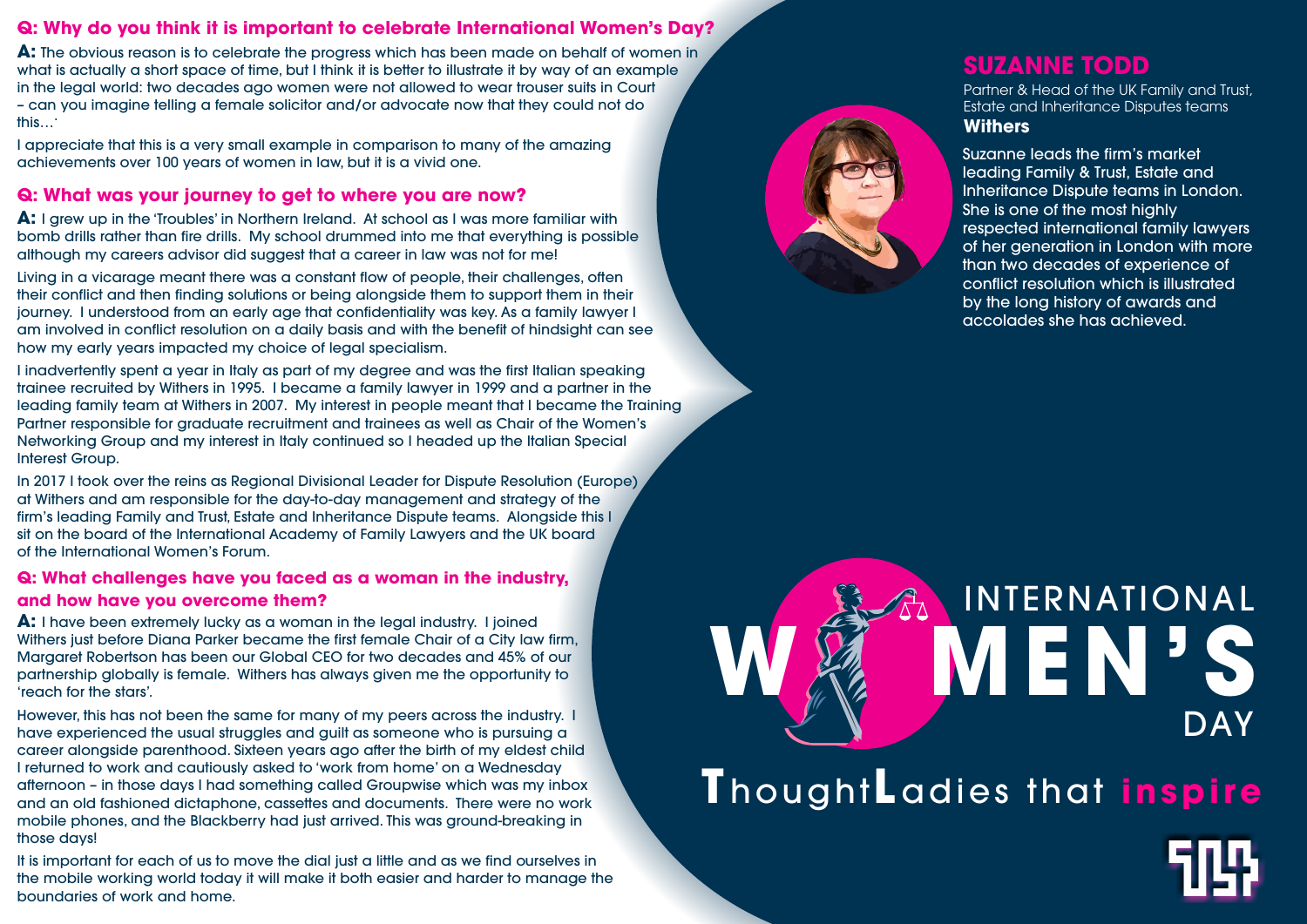#### **Q: What advice would you give to other women in the industry building their careers?**

**A:** Be 'very' at something. My 'very' is my interest in all things Italian and I have built my legal practice around that and it now has a strong Italian theme. I never imagined how a telephone call in a red phone box in Nottingham Town Square in 1995 would shape my future career.

The most important thing to remember is that change can be very good and change is constant…..and we need to embrace it. So often when we are in the midst of change it can feel like wading through treacle and it is almost impossible to see the potential benefits when you are in the treacle!

Take opportunities as they arise – too often we sit back and wait to see if others will grasp them. Grasp the nettle yourself.

Be present at meetings – how many meetings have you been in where you have been silent and not contributed – try never to walk out of a meeting without having made some contribution.

Always, always do something outside your comfort zone. This is how we learn, grow and develop.

Coming back from two maternity leaves was challenging in different ways. The first time I came back as an associate and was soon up to speed with chargeable work and it was as if I had not been out of the office. The second time was as a junior partner in the middle of the financial crisis in London in 2009. The 'cupboard' was completely bare and I truly believed that no-one would ever instruct me to do anything ever again! It was a scary place to be, however my boss at the time told me to 'keep the faith' which was easier said than done but I did and 13 years later I am ranked in all the leading legal directories for family law and was in the Spear's Wealth Management Awards shortlist for Family Lawyer of the Year in 2021.

> Ensure that you have the right support at home and in work – I often refer to the holy triangle of the three 'S's – Stephen, Sarah and Simone – my husband, my secretary and our kids' nanny. It is absolutely vital for anyone building their career that they have their support pillars in place around them along the journey.

#### **Q: What women have supported or inspired you throughout your career and why?**

**A:** In 2008 I met Madeleine Heggs at an Association of Women Solicitors' event. She set up her own legal practice over 60 years' ago. I was 'buddied up' with her which initially I thought was strange as she had recently retired. Having the opportunity to gain pearls of wisdom from someone who is the last surviving female solicitor of her generation (she is now 92) has been invaluable. She has helped me not only on a client front but also a marketing front. Through her I became a member of the City of London Livery Company and obtained the Freedom of the City of London and we were able together to drive the 'sheep' across London Bridge which was a poignant way of joining the old world with the new world.

Through the Withers' lens, Margaret Robertson, Diana Parker and Gill Doran are all formidable in their field. Each of them pushed the boundaries of female leadership in law firms in their imitable way.

## **Always, always do something outside your comfort zone. This is how we learn, grow and develop.**